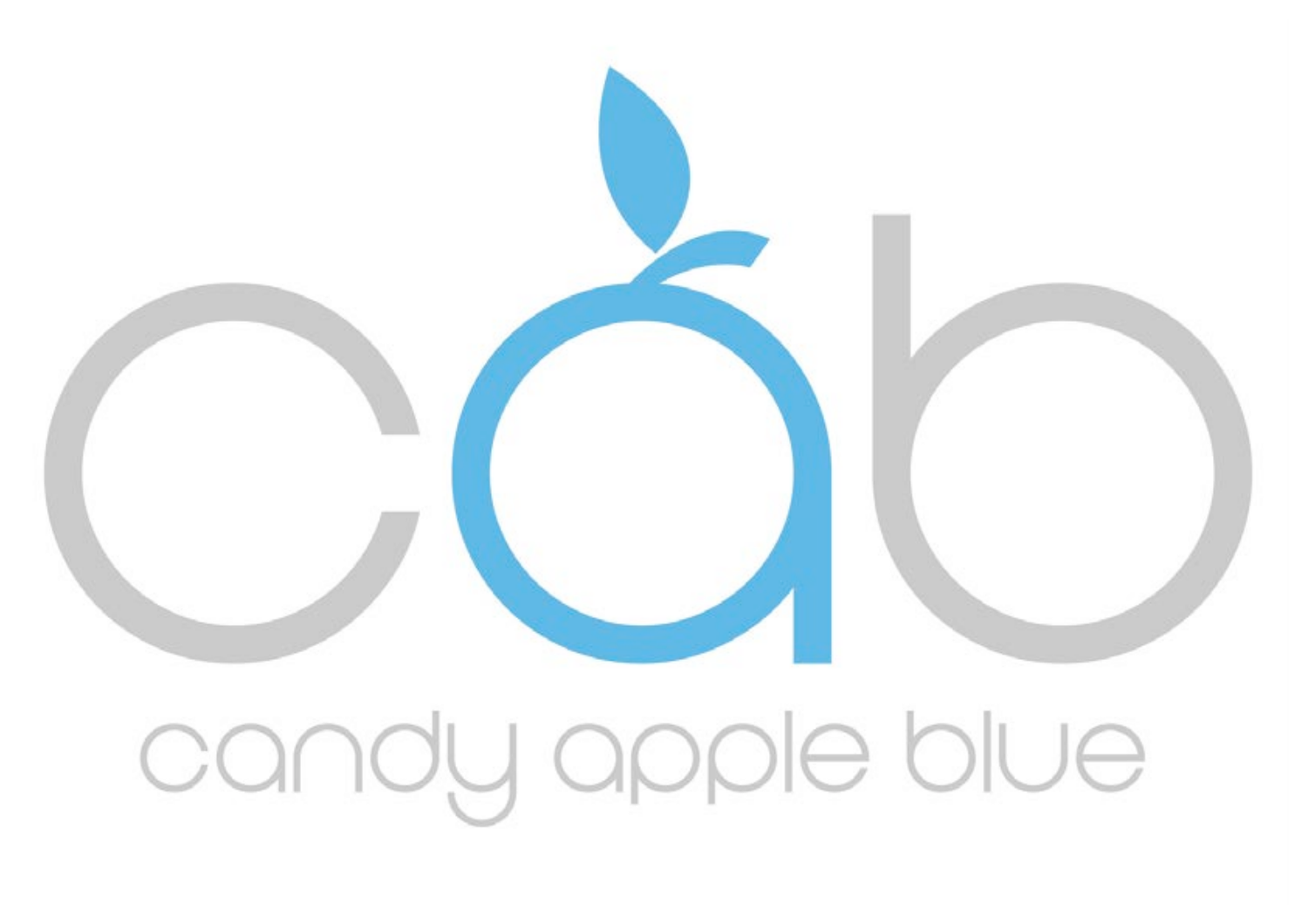To the Tech Team,

In the following pages you will find the details regarding our setup. It would be absolutely amazing if you could manage to have the following setup completed **by the time we arrive on site**... We mean it.... Seriously, totally, "we love you" type of amazing!!! The less of this stuff we have to do, the more time we have to soundcheck, meaning happy band, happy audience and happy clients.

So really this page is a massive thank-you in advance, because we really appreciate your help in getting the following bits and bobs done.

There is a kit list for your team to get together for us. We know it's a little larger than it used to be (and larger than most bands for that matter!), but when we supply this stuff ourselves, we end up leaving after closing time, which is... well... pretty much exactly like this...



...So as you can see, your assistance could really help us avoid sticky situations like this and completely warrant our eternal gratitude towards you.

If there is anything else that you want to check with us, give James a shout on 07799 771031 or livesound@me.com any time. He basically does these gigs for the food so for any communication that will make his life easier, he will be more than happy to help.

Thanks again, Candy Apple Blue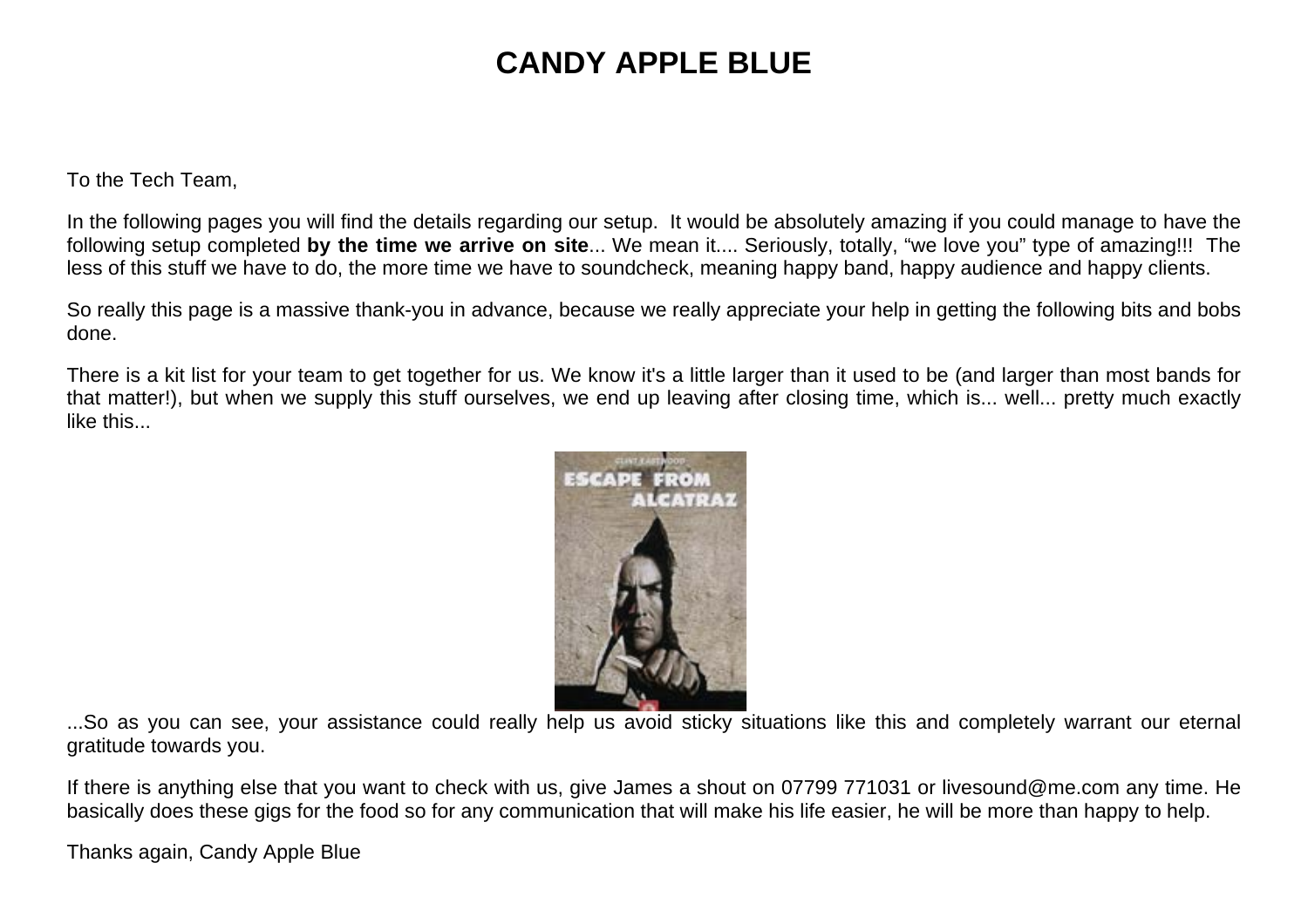## TECHNICAL SETUP FOR CANDY APPLE BLUE

**Supply Inventory** 

16x XLR ( 3m) 16x XLR ( 6m) 4x XLR (10m) 8x Tall boom mic stands 3x Short boom mic stands 1x Shure Beta 91 or Sennheiser e901 1x Shure Beta 52 or Audix D6 3x Sennheiser e604 or e904 1x Shure Beta 56 5x Neumann KM184 or other decent quality pencil condensers 1x Shure SM57 or Shure Beta 57 or Sennheiser e906 1x Shure Beta 58 1x Shure SM58 5x DI box (preferably BSS AR133 or Radial J48... LD systems or other cheap brand please)

Enough 4-way power to supply each of the 5 performer positions on stage plus 1 extra for our desk, router etc.

**We shall bring an 8U rack unit, which we would normally positioned on stage next to the drummer. The unit contains a X32 Rack, which we control all our own in-ears monitors from. This rack has a transformer-isolated passive split for all 24 channels. All sat boxes or mic cables connect to our rack and we will then provide the house with a full 24 channel split for FOH. There is a 7-meter XLR loom to allow connection to house stage boxes etc. We provide all phantom power. If the rack is to be positioned off stage it is important that the production provide all cables and/or sat boxes to allow easy connection to mics on stage.**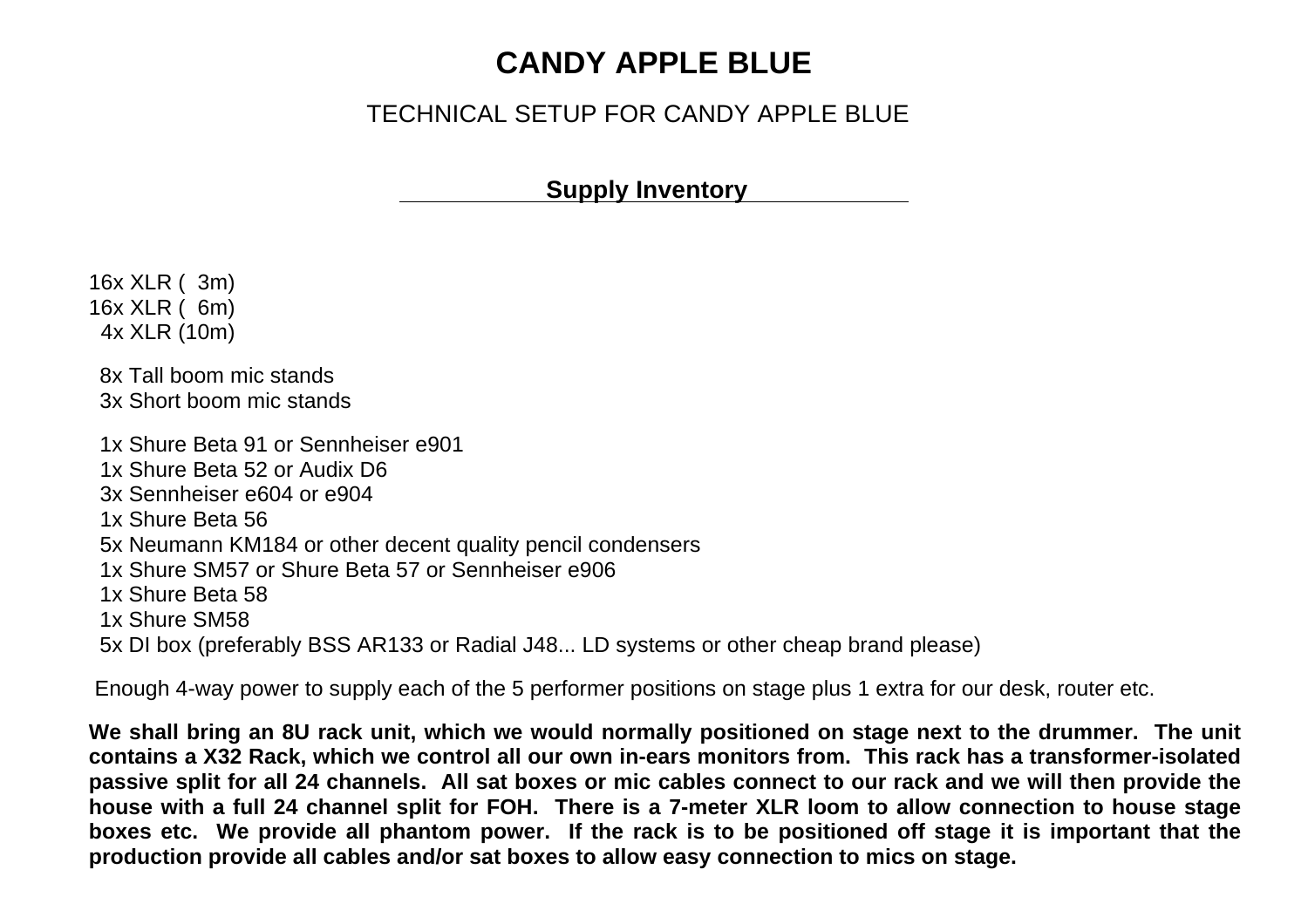## **Wireless Requirements**

Candy Apple Blue use one wireless radio mic and 5 wireless in-ear monitoring systems Which are built into our rack.. These all run on radio frequency 606-614MHz (Channel 38). We have paddle antennas.

In addition to that, all five musicians and the sound engineer use IPads or Tablets to control their own In-ear monitor mix / Front of House mix respectively. These devices connect to our desk via a wireless router that we will provide.

If you wish to assign us a particular Wifi radio Channel please let us know. Please note that our ability to use this Wifi system is a necessity to our show and non-negotiable so please make whatever preparations you must to accommodate this.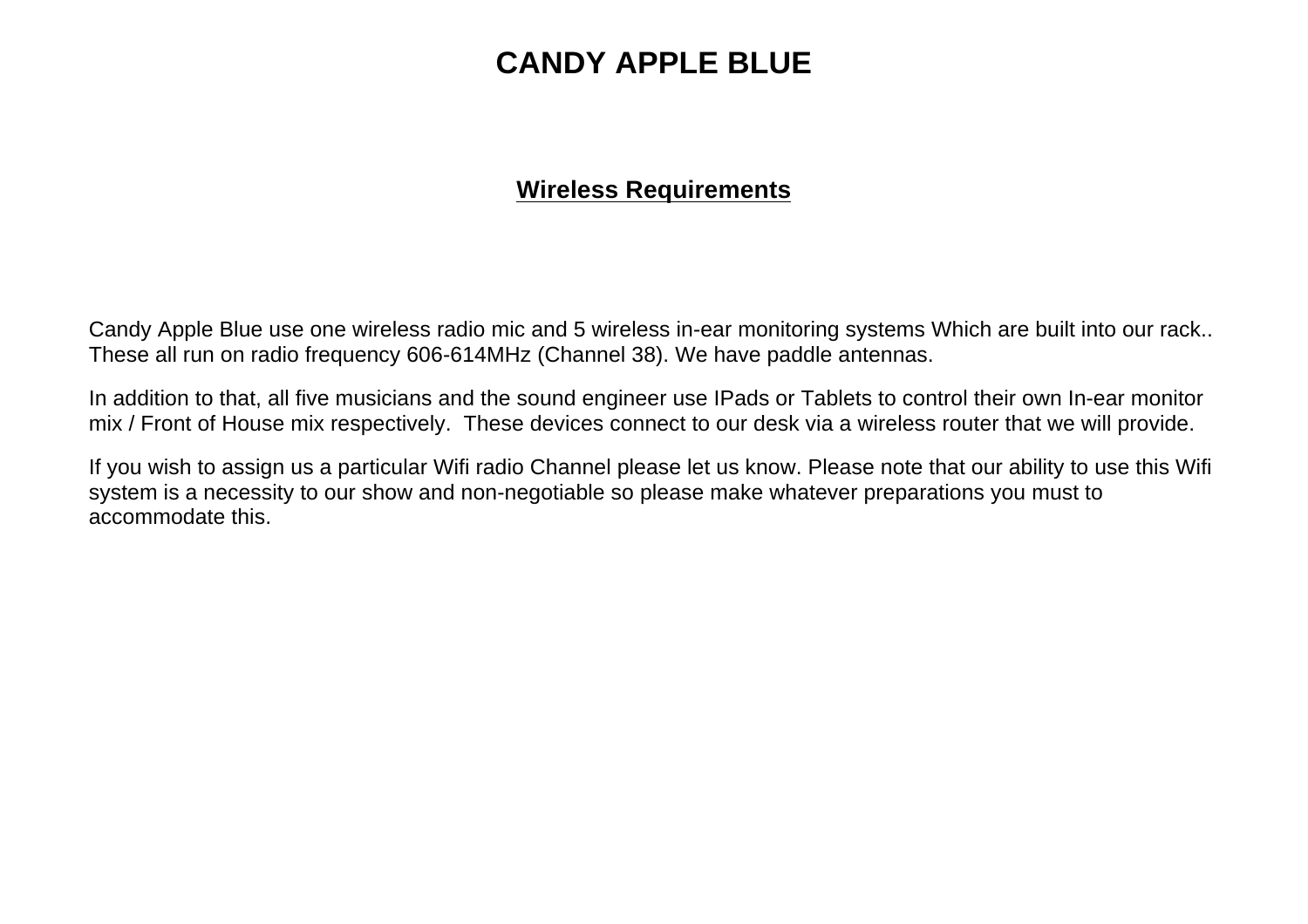#### **Backline Specifications**

• 5 PIECE GOOD QUALITY DRUMKIT i.e. PEARL, YAMAHA, TAMA or GRETSCH

• BASS GUITAR COMBO OR AMP AND SPEAKER.i.e. MPEG. ASHDOWN or MARKBASS

• GUITAR AMP i.e, FENDER, HOT ROD DELUXE, MARSHALL DSL 40 or VOX AC50

. PLEASE PROVIDE VOCAL MICS, X4 WIRED, X1 SENNHEISER RADIO FOR LEAD VOX

Please make sure all backline provided is well maintained and in full working order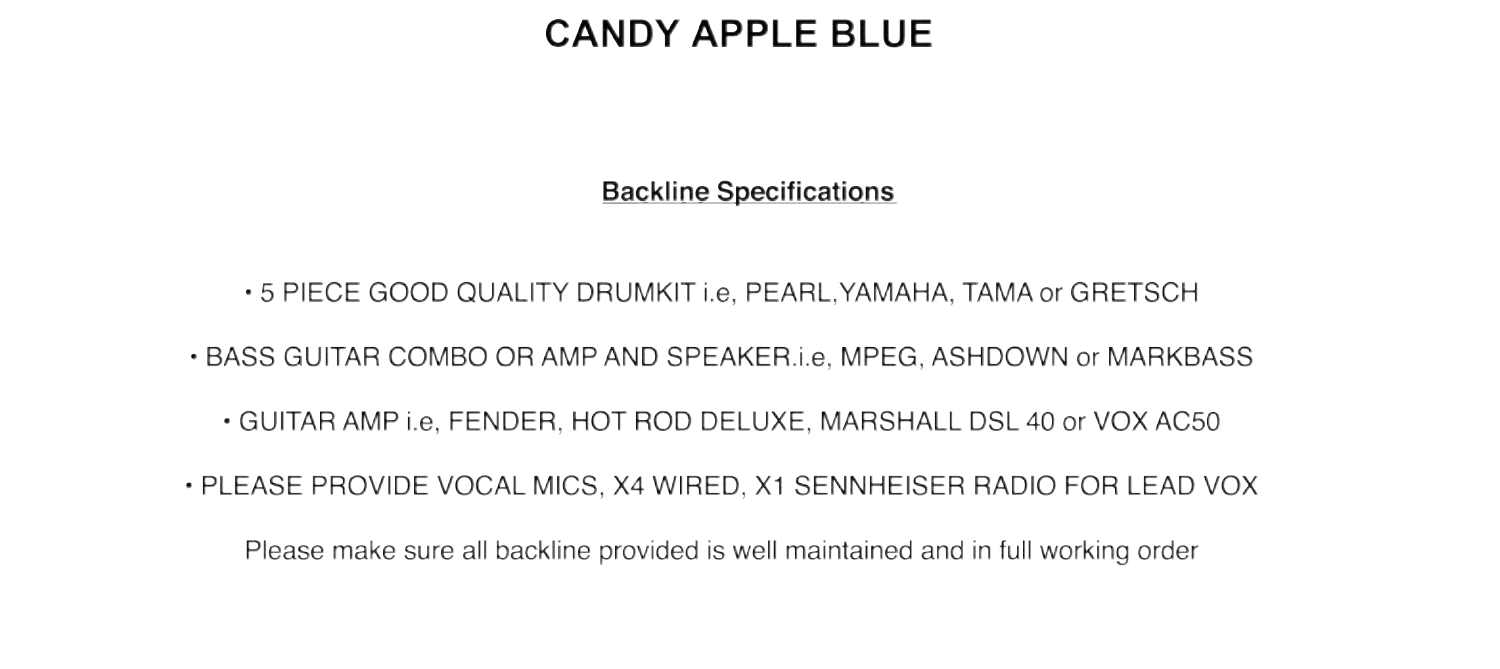### **Front of House Requirements**

[If applicable]

We understand that we will be feeding sound into the in-house system as well as a stage system. We would like to have control over all of these two systems independently from the supplied desk. Also regarding any further fills that are part of the system, please see to it that we can have control over those too. We shall tailor the mix to suit each individual zone so the more independent control we have, the better.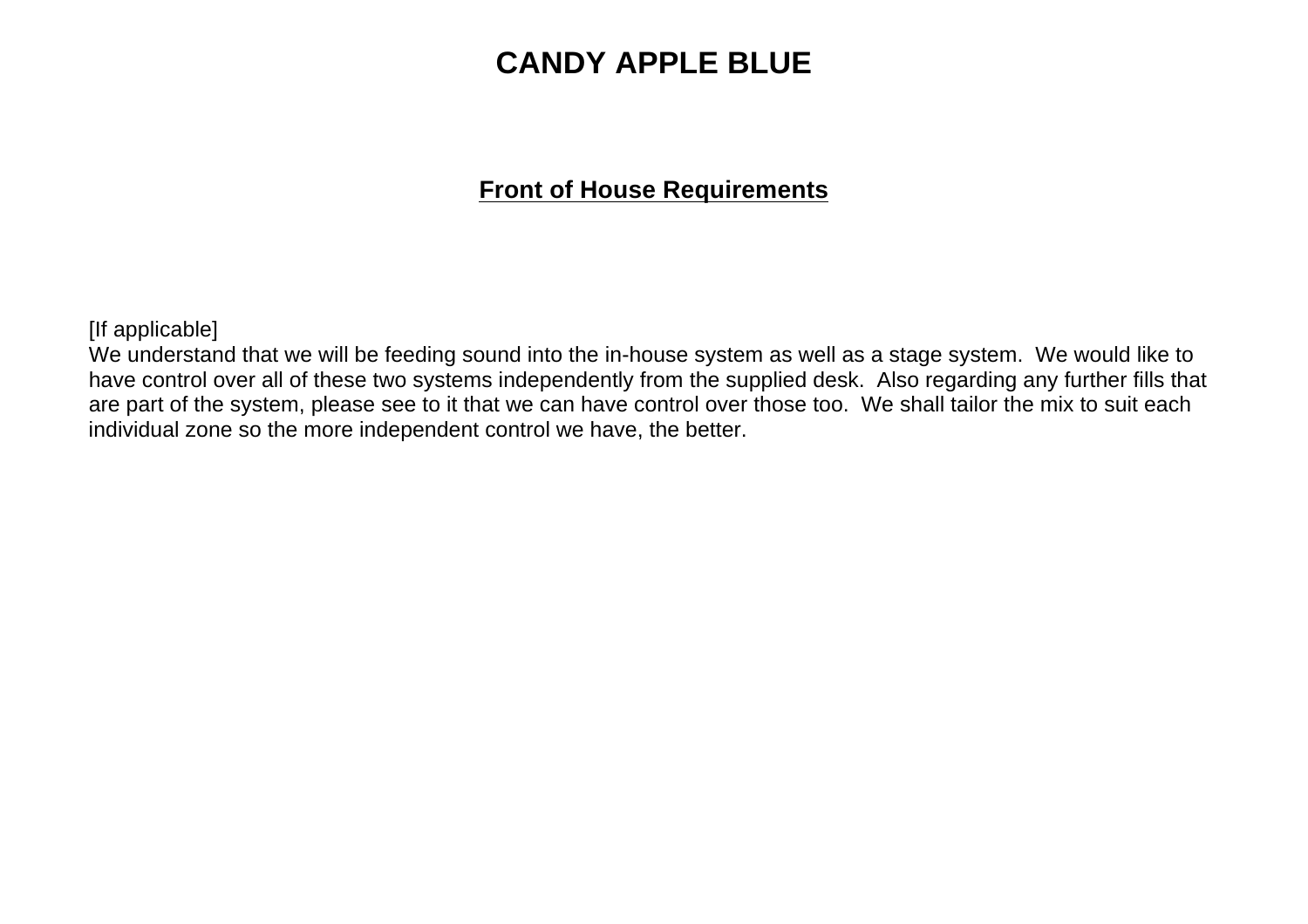## **Channel List**

All use of satellite boxes for patching is at the discretion of the system techs. Where possible, please provide details of the routing in the free columns below.

| <b>Stage box</b><br>number | <b>Stage box</b><br>input | <b>Desk</b><br>input | <b>Instrument</b>         | <b>Mic/DI/Unit request</b> | <b>Stands</b><br><b>Required</b> | Our kit to be used           |
|----------------------------|---------------------------|----------------------|---------------------------|----------------------------|----------------------------------|------------------------------|
|                            |                           | 01                   | <b>Kick Drum</b>          | Shure Beta 91              | Short boom                       |                              |
|                            |                           | 02                   | <b>Snare Drum</b>         | Sennheiser e604            |                                  |                              |
|                            |                           | 03                   | Hi Hat                    | Shure SM81                 | Short boom                       |                              |
|                            |                           | 04                   | Rack Tom 1                | Sennheiser e604            |                                  |                              |
|                            |                           | 05                   | Rack Tom 2                | Sennheiser e604            |                                  |                              |
|                            |                           | 06                   | Floor Tom                 | Sennheiser e604            |                                  |                              |
|                            |                           | 07                   | Overhead Left             | Shure SM81                 | Tall boom                        |                              |
|                            |                           | 08                   | Overhead Right            | Shure SM81                 | Tall boom                        |                              |
|                            |                           | 09                   | Bass DI                   | <b>BSS AR133</b>           |                                  |                              |
|                            |                           | 10                   | <b>Guitar Mic</b>         | Shure SM57                 | Short boom                       |                              |
|                            |                           | 11                   | <b>Acoustic Guitar DI</b> | BSS AR133 or Radial JDI    |                                  |                              |
|                            |                           | 12                   |                           |                            |                                  |                              |
|                            |                           | 13                   | Main Keys Left            | DI Box, can be stereo      |                                  |                              |
|                            |                           | 14                   | Main Keys Right           |                            |                                  |                              |
|                            |                           | 15                   | <b>SPDX Left</b>          |                            |                                  |                              |
|                            |                           | 16                   | <b>SPDX Right</b>         |                            |                                  |                              |
|                            |                           | 17                   | Keys Vox                  | AKG D5                     | Tall boom                        | D5 mic supplied              |
|                            |                           | 18                   | Bass Vox                  | Shure Beta 58              | Tall boom                        |                              |
|                            |                           | 19                   | <b>Guitar Vox</b>         | ElectroVoice ND967         | Tall boom                        | EV ND967 mic supplied        |
|                            |                           | 20                   | Drum Vox                  | Shure Beta 56              | Tall boom                        |                              |
|                            |                           | 21                   |                           |                            |                                  |                              |
|                            |                           | 22                   | Lead Vox                  | Radio Mic                  | Tall boom                        | Radio mic supplied           |
|                            |                           | 23                   | Lead Vox FX Left          |                            |                                  | Ew135 G3 system supplied     |
|                            |                           | 24                   | Lead Vox FX Right         |                            |                                  | <b>TC Voicelive supplied</b> |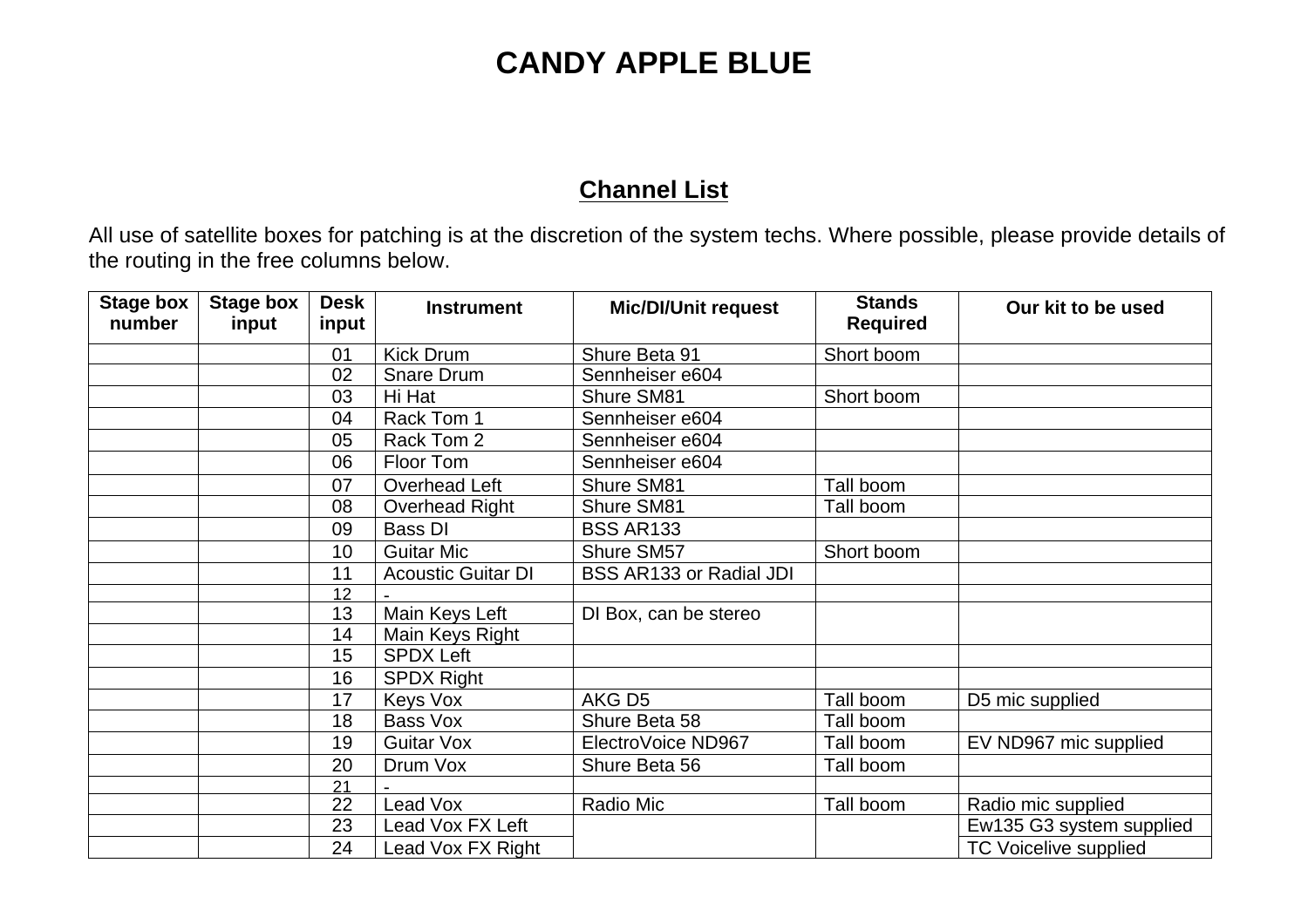**Stage Plan**